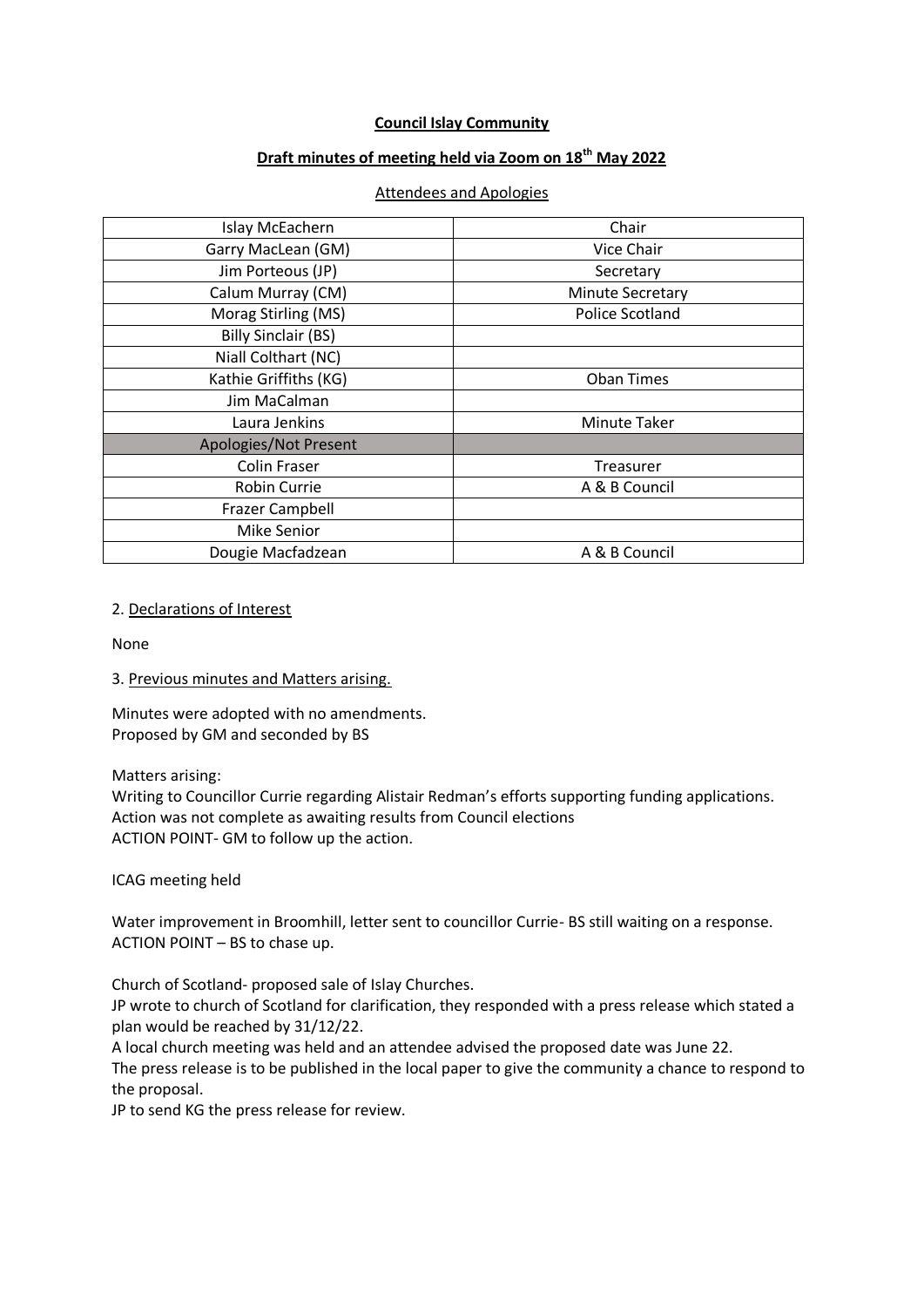### 4. Police Report – MS

There has been an increase in the reporting of online scams which could be the increase in social media coverage on scams. In particular romance scams which is possible side effect from lockdown. Police Scotland are continuing to work with people to highlight the risks involved.

With summer approaching and the increase in tourism the Division has come up with A Rural Crime Prevention Pack will be issued out to land owners and farmers with advice on keeping you livestock safe, what to do if you see suspicious persons and dog attacks to livestock.

There has been an increase in road traffic incidents including anti-social driving, minor road traffic accidents and minor driving offences.

Questions raised:

IM asked on behalf of Colin Fraser if there is police involvement in the continuation of the street works through Feis.

MS – The police do not have a say in the works, it is the council that are responsible but police continue to help to prevent any disturbance that may arise.

### ACTION POINT:

Council to be contacted with regards of the plans to continue the works during Feis.

5. Councillor Currie Report. None – apologies sent

6. Councillor MacFadzean Report None – apologies sent

7. Councillor McAlpine Report None – apologies sent

8. Treasurer's Report Question submitted on continuation of works in Bowmore. (see Police Report)

9. ICC Ferry Committee JP reported on the meeting held by the ferry committee. ICCFC - last regular meeting  $4<sup>th</sup>$  May, minutes on website. Next meeting due  $8<sup>th</sup>$  June.

## **Calmac's Proposed New T&C's** for No Shows, Cancellations etc.

Presented at ICCFC meeting by Alan Hood, Calmac 'Customer Experience' manager.

30 day's to respond formally from date of meeting - we have asked for 1 week's extension due to inadequacy of statistical evidence. Members strongly opposed the proposals, in terms of timing after a Winter of breakdowns, incompleteness (block bookings excluded), unfairness, lack of balance with Calmac's compensation terms, inflexibility - sledgehammer to crack a nut approach, to name a few. We know that other FC's have also objected.

**Timetables** - 'short life working group' meeting attended by IM and JP 27 April to continue discussing a range of options to improve capacity via the timetable and other measures. Calmac say they are still working on some potentially beneficial timetable changes. A meeting was also attended  $10<sup>th</sup>$  May with Colonsay representatives to discuss the Islay/Colonsay/Oban link.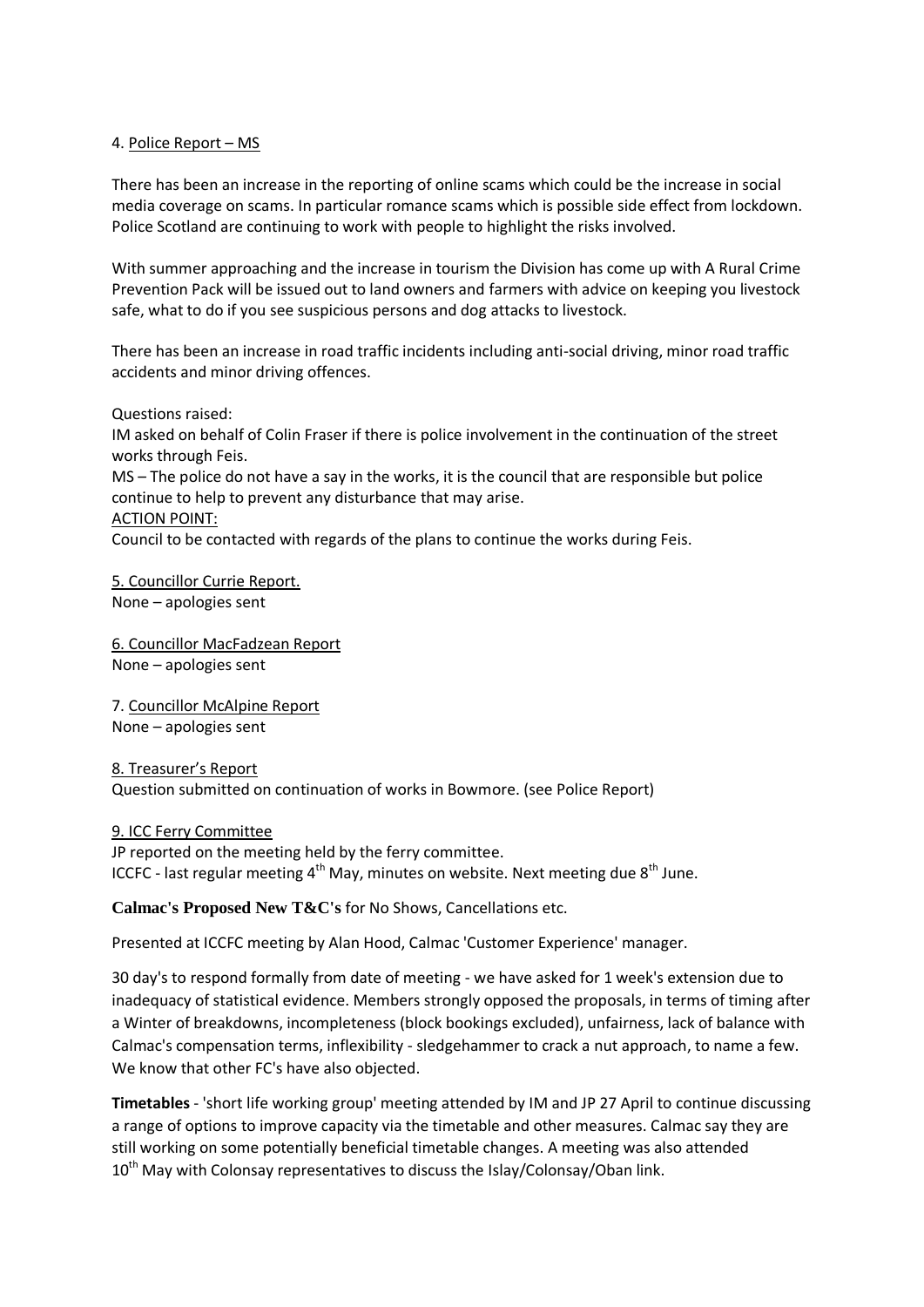Most suggestions put forward by the FC have been rejected but a few are still on the table. Date for next meeting to be agreed.

Are any members experiencing regular space problems? Not all ferries seem to be full, e.g. 18.00 ex KC Tue. On Sat 25<sup>th</sup> June 300 passengers booked on 7.00 am ferry for a football festival by PE school. (Feedback from members was that apart from Feis week, no major problems reported - the test would come in June/July/Aug peak months)

**New Ferries** - IM and JP met briefly with CMA's CEO Kevin Hobbs and Brian Fulton on 12th May to discuss progress regarding the new ferries and to highlight concerns regarding the readiness of port modification work. Procurement of steel and other materials by the shipyard for the new ferries is apparently going well but CMAL has recently confirmed that completion of marshalling space works at PE may not be until 2026 due to the time needed to obtain a harbour revision order and planning consents. IM and JP are insisting that the full capacity of the new ships must be able to be handled at least at one of the Islay ports on delivery - otherwise we couldn't rule out the need for assistance from a 3rd vessel until resolved.

We are awaiting an update from A&BC regarding the options and timelines for shore side work at PA to enable handling of the full capacity of the new ships. We have been trying since 5<sup>th</sup> April to agree a date to meet with Scott Reid, A&B C's marine manager and have sent him a further message today to chase this up.

We are planning to engage further with Kevin Hobbs to seek CMAL's assistance.

Next 'Reference Group' meeting planned for 14<sup>th</sup> June

Open 'drop in' meeting proposed for  $4<sup>th</sup>$  July - late pm, evening at Port Ellen. Would this work for community and CC members, bearing in mind school hols start 30 June? Are there any other events taking place? (Consensus at meeting was that this should be held before the school holidays to help enable maximum attendance - JP to report back to CMAL accordingly).

### **Electric Vehicles (EV's)**

Further to concerns raised in the press last week around the risk of EV's combusting, we have asked Calmac whether any actions may be necessary to ensure safest possible stowage on the ferries. For example, should they be categorized separately from other vehicles to enable a degree of segregation, if not now, perhaps in future as the numbers increase? Do the ferries carry adequate firefighting materials and sufficient safety gear to protect from toxic chemical fumes, should a fire break out? Calmac advises that they are consulting with the MCA and guidance is expected to emerge soon.

A member of the public has also highlighted the substantial weight difference between an EV and its equivalent petrol or diesel counterpart - plus 30 to 50% in some cases. Another possible reason for different categorization - e.g. weight on mezz decks etc. We have also raised this with Calmac.

CMAL has advised that progress on the build is going well and ahead of schedule in the order of steel and shipyard readiness – they have also confirmed that Port Ellen may not be ready until 2026. This would mean a diversion to Port Askaig and questions were raised on whether they could handle the extra capacity. A meeting with the owners A&B Council has been requested and awaiting response.

A Port Ellen reference group meeting will be taking place on  $14<sup>th</sup>$  June which IM and JP will attend, local stakeholders will be informed of updates.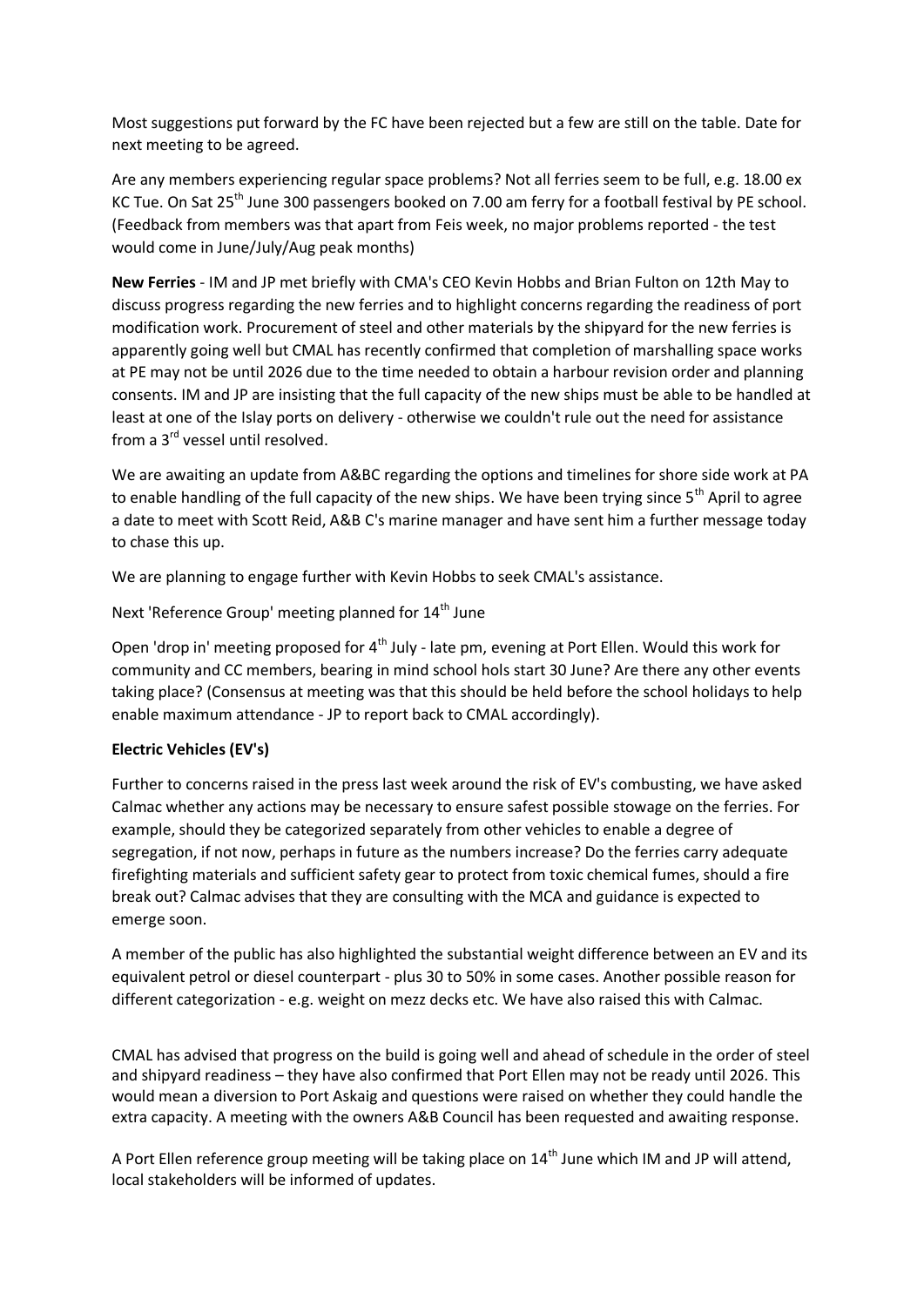CMAL have proposed a meeting in the Ramsay Hall on  $4<sup>th</sup>$  July, concerns were raised on the date as it falls on the school holidays and people may not be able to attend if on holiday. CMAL could make an earlier date but some representatives would not be able to attend.

- JP put round the table on proposal of date.
	- Committee agreed to proposal of earlier date.

Issues with electric vehicles and the dangers of lithium batteries catching fire on board. Question was raised to Calmac of procedures in place for electric vehicles. Calmac are consulting with MCA seeking guidance. The other issue is the weight of an electric vehicle is much higher than a diesel car and the committee is concerned that Calmac are not identifying these vehicles which has safety concerns.

10. Planning reports: None

11. Education: No updates

12. Roads: No updates

### 13. Islay Community Action Plan:

The meeting was held on  $3^{rd}$  May, IM consulted with SCDC who were in agreement that work should be moving forward on the action plan group.

A follow up meeting has been requested- IM to follow up.

JM - Murdo will be happy to get involved and provide help if required.

### 14. MAKI Meeting

NC provided update on the recent MAKI meeting.

MS had provided most of the information given out on the MAKI meeting by Police Scotland. Police Scotland have started a recruitment drive- Live Local, Work Local.

Presentation on fuel poverty and cost of living crisis was given and the potential effects over the next 12 months. The organisation can provide guidance on access to grants to help the vulnerable.

A presentation on climate change issues within local communities was presented and a representative from Scottish government provided information on setting up action groups and highlighted that the environmental issues should be part of a community action group.

NC- asked if A&B council to set up something that the public could visit if they require help or advise on funding that could be available for people?

BS – The Islay Community Poverty Fund was set up to help people apply for funding but had no applicants possible down to 'Poverty' in the wording.

Although there has been a lot of applications for replacement windows and insolation. The group have been looking into way to provide help and funding to help people with heating bills, etc.

### ACTION POINT:

Issue to be raised to the councillors to what A&B are planning to help with the crisis – BS to follow up.